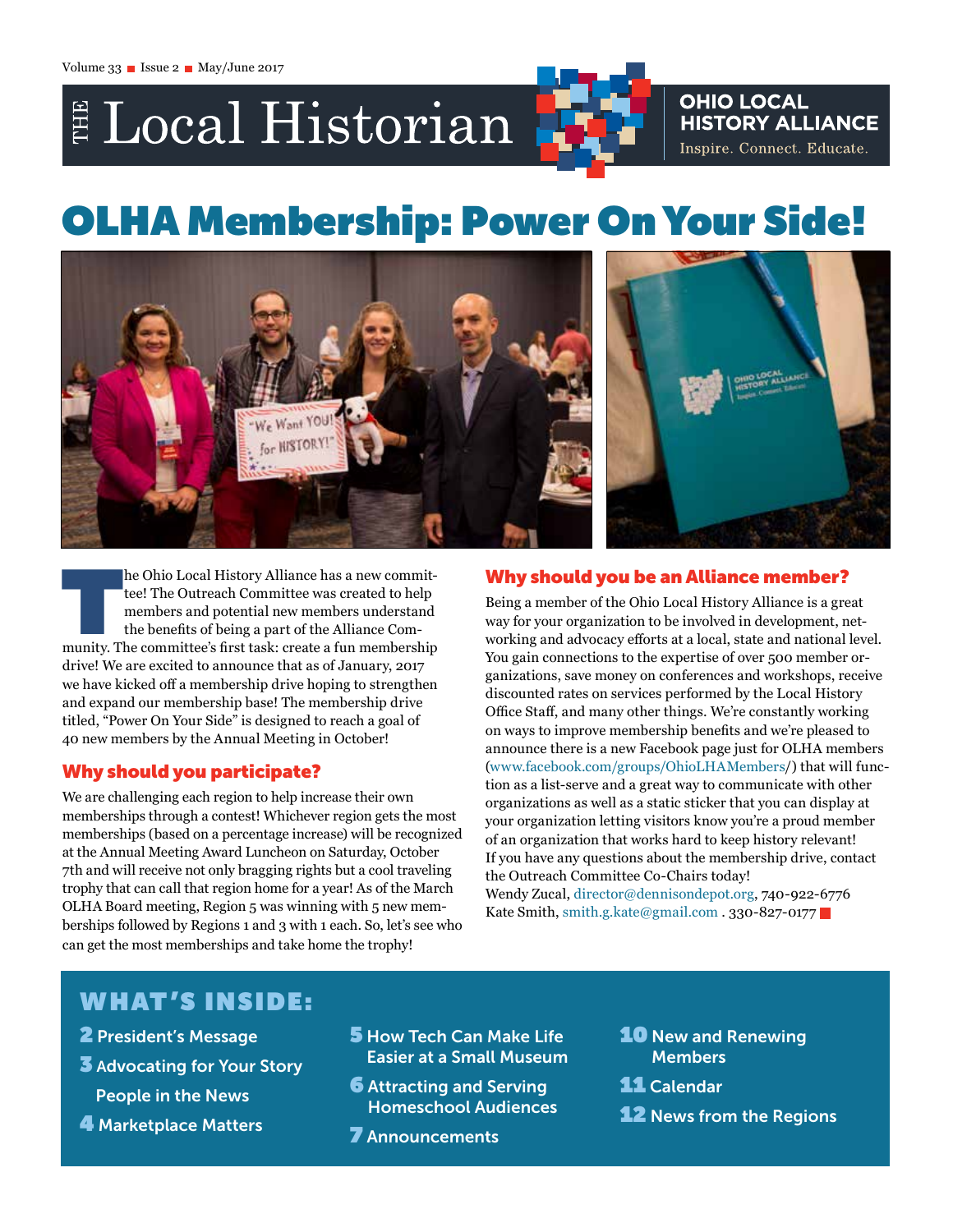# President's Message:

*With summer, soon upon us, I encourage you to spend time this travel season visiting fellow Ohio Local History Alliance member institutions. It is always enjoyable and educational when "museum people" visit other museums. Regardless of how big or small a museum is that I have toured or whether it is all volunteer or paid staff, I nearly always find a historical topic or exhibit* 

*design idea that I can take back to my museum. I will admit I have received some funny looks when I have had my face up against a wall trying to figure out a text panel is mounted on a wall!* 

*Your visit to another history institution can be even more interesting if you talk to the people at the museum. Again, it doesn't matter if they are paid staff or volunteers, it always beneficial to share ideas and experiences. You will find others share many of the same struggles your institution does, but they may also have advice on how to better the situation. It runs both ways, perhaps you can provide* 

*some thoughts that could help them.* 

*The OLHA membership can be found on our website [www.ohiolha.org](http://www.ohiolha.org). Click on the Membership tab. You can search the member organizations by name or go down to the map and click on the Region you want to search. I hope you will go around and visit the wonderful museums we have in Ohio and that we are proud to call Ohio Local History Alliance members.* 

#### **Todd McCormick**

President, Ohio Local History Alliance Curator/Director, Logan County Historical Society (937) 593-7557 [tmccormick@loganhistory.org](mailto:tmccormick@loganhistory.org)

# 2017 Board Members Ohio Local History Alliance

#### **President**

**Todd McCormick,** Curator/Director Logan County Historical Society, Bellefontaine (937) 593-7557 *[tmccormick@loganhistory.org](mailto:tmccormick@loganhistory.org)* [www.loganhistory.org](http://www.loganhistory.org)

#### **1st Vice President**

**Wendy Zucal,** Executive Director Dennison Railroad Depot Museum, Dennison (740) 922-6776 *[director@dennisondepot.org](mailto:director@dennisondepot.org) [dennisondepot.org](http://dennisondepot.org)*

#### **2nd Vice President**

**Leann Rich,** Manager of Education & External Relations Mahoning Valley Historical Society Youngstown (330) 743-2589 *[lrich@mahoninghistory.org](mailto:lrich@mahoninghistory.org)  [www.mahoninghistory.org](http://www.mahoninghistory.org)*

#### **Secretary**

**Ruth Brindle,** Director Quaker Heritage Center Wilmington College, Wilmington (937) 481-2456 *[ruth\\_brindle@wilmington.edu](mailto:ruth_brindle@wilmington.edu)* [www.wilmington.edu/the-wilmington](https://www.wilmington.edu/the-wilmington-difference/qhc/)[difference/qhc/](https://www.wilmington.edu/the-wilmington-difference/qhc/)

#### **Treasurer**

**Kathleen Fernandez,** Historian and Museum Consultant, North Canton [kathyfernandez@neo.rr.com](mailto:kathyfernandez%40neo.rr.com?subject=)

**Trustees-At-Large Jim Oda,** Director

Piqua Public Library, Piqua (937) 773-6753 *[joda@piqualibrary.org](mailto:joda@piqualibrary.org) [www.youseemore.com/piqua](http://www.youseemore.com/piqua)*

**Pat Smith,** Director *(term ends May 31, 2017)* Allen County Museum & Historical Society, Lima (419) 222-9426 *[psmith1@wcoil.com](mailto:psmith1@wcoil.com) [www.allencountymuseum.org](http://www.allencountymuseum.org)*

**Kate Smith,** Trustee, Wadsworth Area Historical Society *[smith.g.kate@gmail.com](mailto:smith.g.kate@gmail.com)*

**Immediate Past-President Beth Weinhardt,** Local History

Coordinator Westerville Public Library, Westerville (614) 259-5028 *[bweinhar@westervillelibrary.org](mailto:bweinhar@westervillelibrary.org)* [westervillelibrary.org/local-history](http://westervillelibrary.org/local-history)

**Ex-Officio (Executive Secretary) Dr. Betsy Hedler,** Partnerships Coordinator, Local History Services

Ohio History Connection, Columbus (614) 297-2538 *[ehedler@ohiohistory.org](mailto:ehedler@ohiohistory.org)* 

#### *[www.ohiohistory.org](http://www.ohiohistory.org)*

#### **Region 1**

**Gary Levitt,** Director *(term ends May 30, 2017)* Museum of Postal History, Delphos (419) 303-5482 *[mphdelphos@gmail.com](mailto:mphdelphos@gmail.com) [www.postalhistorymuseum.org](http://www.postalhistorymuseum.org)* **Richard Witteborg**, Curator of Exhibits

Andrew L. Tuttle Museum, Defiance (419) 784-1907 *[witteborg@hotmail.com](mailto:witteborg%40hotmail.com?subject=) [www.cityofdefiance.com/main/index.php/](http://www.cityofdefiance.com/main/index.php/tuttle-museum-home) [tuttle-museum-home](http://www.cityofdefiance.com/main/index.php/tuttle-museum-home)* 

#### **Pat Smith,** Director *(term begins June 1, 2017)* Allen County Museum & Historical Society, Lima (419) 222-9426

[psmith1@wcoil.com](mailto:psmith1@wcoil.com) *[www.allencountymuseum.org](http://www.allencountymuseum.org/ACM2/Welcome.html)* 

#### **Region 2**

**Mike Wilson** Morrow County Historical Society (567) 231-8709 *[mikewilson60@yahoo.com](mailto:mikewilson60@yahoo.com)*

**Gene Smith,** Curator of Museums *(term begins June 1, 2017)* Clyde Museum and McPherson House, Castalia

### *[historian2769@gmail.com](mailto:historian2769@gmail.com )*

#### **Region 3**

**Timothy Daley,** Executive Director *(term ends May 30, 2017)* Cuyahoga County Soldiers' and Sailor's Monument, Cleveland (216) 621-3746 *[tdaley@cuyahogacounty.us](mailto:tdaley@cuyahogacounty.us) [www.soldiersandsailors.com](http://www.soldiersandsailors.com)*

**Rebecca Urban** Peninsula Foundation, Peninsula (330) 657-2528

*[rurban@peninsulahistory.org](mailto:rurban@peninsulahistory.org)* **Greg Palumbo,** Director *(term begins June 1, 2017)* Lakewood Historical Society, Lakewood (216) 221-7343 *[director@lakewoodhistory.org](mailto:director@lakewoodhistory.org )*

#### **Region 4**

**Nancy Newton,** Trustee *(term ends May 30, 2017)* Canfield Historical Society, Canfield (330) 533-3458 *[newton1@zoominternet.net](mailto:newton1@zoominternet.net) [www.canfieldhistory.org](http://www.canfieldhistory.org)*

**Melissa Karman,** Director The Sutliff Museum, Warren (330) 395-6575 *[melissa.karman@sutliffmuseum.org](mailto:melissa.karman@sutliffmuseum.org)  [www.sutliffmuseum.org](http://www.sutliffmuseum.org/)*

**L'ael Hughes-Watkins,** University Archivist *(term begins June 1, 2017)* Kent State University, Kent [lhughes@kent.edu](mailto:lhughes@kent.edu) *[www.library.kent.edu/page/10300](http://www.library.kent.edu/page/10300 )*

#### **Region 5**

**Christy Davis,** Registrar Pro Football Hall of Fame, Canton (330) 588-3616 *[Christy.Davis@ProFootballHOF.com](mailto:Christy.Davis@ProFootballHOF.com) [www.ProFootballHOF.com](http://www.profootballhof.com/)*

**Kelly Kuhn-Engstrom,** Director. Curator. Sugarcreek Information Center. Alpine Hills Museum, Sugarcreek (330) 852-4113 *[alpinehillsmuseum@yahoo.com](mailto:alpinehillsmuseum@yahoo.com) [alpinehills.webstarts.com/](http://alpinehills.webstarts.com)*

#### **Region 6**

**Leslie Blankenship,** Trustee Franklinton Historical Society, Columbus (614) 527-1957 *[lblanken@att.net](mailto:lblanken@att.net)* 

**Andrea Brookover,** Executive Director *(term ends May 30, 2017)*  Fairfield Heritage Association, Lancaster (740) 654-9923 *[director@fairfiledheritage.org](mailto:director@fairfiledheritage.org) [www.fairfieldheritage.org](http://www.fairfieldheritage.org)*

**Leslie Wagner,** Historian *(term begins June 1, 2017)* The Dawes Arboretum 740-323-2355 x 1256 *[lmwagner@dawesarb.org](mailto:lmwagner@dawesarb.org ) [dawesarb.org/](http://dawesarb.org/ )*

#### **Region 7**

**Kasey Eichensehr,** Curator *(term ends May 30, 2017)* Clark County Historical Society Springfield (937) 324-0657 *[keichensehr@heritagecenter.us](mailto:keichensehr@heritagecenter.us) [www.heritagecenter.us](http://www.heritagecenter.us)/*

**Melissa Shaw,** Curator, Collections Management Division National Museum of the United States Air Force, Wright-Patterson AFB (937) 255-8839 [melissa.shaw@us.af.mil](mailto:melissa.shaw@us.af.mil http://www.nationalmuseum.af.mil/ ) [www.nationalmuseum.af.mil/](mailto:melissa.shaw@us.af.mil http://www.nationalmuseum.af.mil/ )

**Natalie Fritz,** [Curator of Library and](mailto:melissa.shaw@us.af.mil http://www.nationalmuseum.af.mil/ )  Archives *[\(term begins June 1, 2017\)](mailto:melissa.shaw@us.af.mil http://www.nationalmuseum.af.mil/ )* [Clark County Historical Society, Springfield](mailto:melissa.shaw@us.af.mil http://www.nationalmuseum.af.mil/ ) [937-324-0657; x234](mailto:melissa.shaw@us.af.mil http://www.nationalmuseum.af.mil/ ) [nataliemfritz3@gmail.com](mailto:melissa.shaw@us.af.mil http://www.nationalmuseum.af.mil/ )

#### **Region 8**

**Ed Creighton** Friends of White Water Shaker Village, Hamilton (513) 756-1515 *[ercmorgans@juno.com](mailto:ercmorgans@juno.com)*

**Terrie Puckett** Grailville, Loveland (513) 683-2340 *[tpuckett@grailville.org](mailto:tpuckett@grailville.org) [www.grailville.org](http://www.grailville.org)/*

#### **Region 9**

**Jessica Cyders,** Curator Southeast Ohio History Center, Athens (740) 592-2280 *[jessica@athenshistory.org](mailto:jessica@athenshistory.org)  [athenshistory.org](http://athenshistory.org)*

**Megan Malone,** Director Lillian E. Jones Museum, Jackson (740) 286-2556 *[director@jonesmuseum.com](mailto:director@jonesmuseum.com) [www.jonesmuseum.com](http://www.jonesmuseum.com)*

#### **Region 10**

**Jim Geyer,** Director for Museums Muskingum County History, Zanesville (740) 454-9500 *[phsomc@sbcglobal.net](mailto:phsomc@sbcglobal.net) [www.muskingumhistory.org](http://www.muskingumhistory.org)*

**Judy Robinson,** Trustee Noble County Historical Society Caldwell (740) 732-2654 *[jackie.l.robinson@frontier.com](mailto:jackie.l.robinson@frontier.com) [www.rootsweb.ancestry.com/~ohnoble/](http://www.rootsweb.ancestry.com/~ohnoble/histsoc.htm) [histsoc.htm](http://www.rootsweb.ancestry.com/~ohnoble/histsoc.htm)*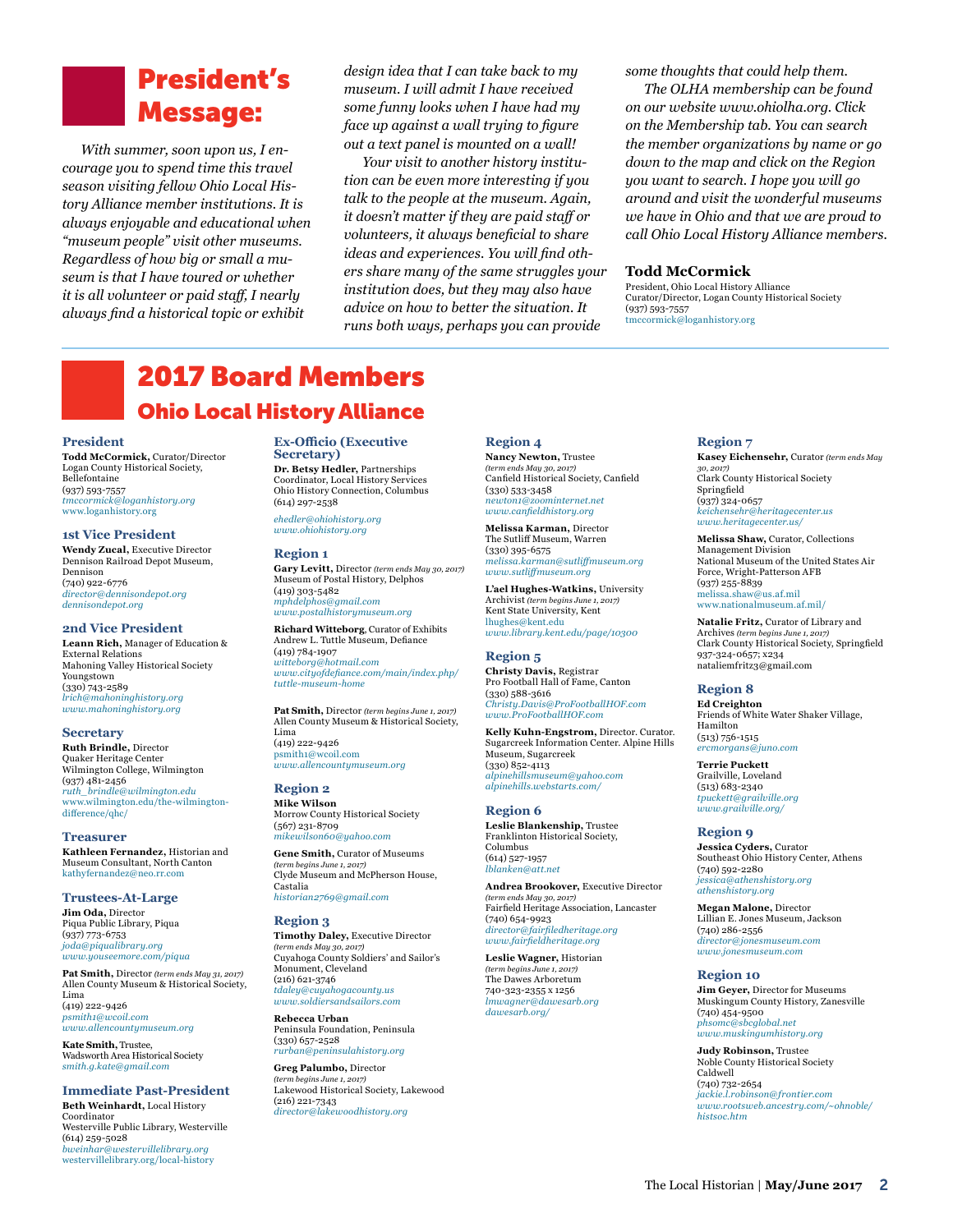# Advocating For Your Story Easier Than You Think!

By Kate Smith, OLHA Trustee-at-Large and Trustee, Wadsworth Area Historical Society

The Ohio Local History Alliance<br>
Advocacy Committee is<br>
challenging all 10 Ohio regions<br>
to hold an advocacy event and<br>
they're willing to help make it a success! Advocacy Committee is challenging all 10 Ohio regions to hold an advocacy event and

The purpose of these events is to get organizations comfortable with the idea of "doing advocacy" in an easy way and begin to train those associated with us in how to communicate the importance of our stories with future supporters and partners.

The plan is simple! With help from your Regional Representatives and the Alliance Advocacy Committee one (or more) sites can plan simple events during the year. Here are a few tips to get you started. Start Small. You can create a new event or just piggy back on an event you're already planning. These can be things like exhibit openings, open houses or Ohio Open Doors. Pick something that already has your "elevator speech" built into it. Invite local supporters like city council members or donors that may be familiar with your story or any other officials you have relationships with. Prepare your staff and volunteers with quick info to share and encourage them to engage in conversations which help highlight what the site does for history AND the



*Future community leaders participating in Leadership Tuscarawas visit the Dennison Railroad Depot Museum for a VIP tour.*

community. Have information available for attendees and provide goodie bags to make sure they take their information home!

This is a great way to get attendees to come directly to your site to see what you offer and hear what you have in store. In 2016, 7 Regions held an advocacy event, here are some examples. Region 3 – Wadsworth Area Historical Society held a City Government Open House playing host to over 40 members of the

local government who enjoyed lunch and a tour. Region 5 – The Dennison Railroad Depot Museum held an event alongside Ohio Open Doors and welcomed Leadership Tuscarawas for a VIP Tour.

We would love to coordinate with one or more sites that would be interested in hosting an advocacy event in 2017! Please reach out to your Regional Representative if you're interested in information about how to get started, plan and invite key people to your event.

# People in the News

The Board of Directors of the Stark County Historical Society and Joyce Yut, Executive Director of the McKinley Presidential Library & Museum, are pleased to announce that Kimberly Kenney, Curator, has accepted the position of Assistant Director of the McKinley Presidential Library & Museum, effective April 1, 2017. Ms. Kenney will continue in her role as Curator while becoming more involved in the day-to-day operations of the Museum.

Kimberly has served as the Museum's curator since October 2001. She is an adjunct Professor at the University of Mount Union and received their 2016 Jane Weston Chapman Award. Kimberly has been a grant reviewer for The History Fund for the Ohio Historical Society and was a Peer Reviewer for the Institute of Museum and Library Services. She is an Online Course Instructor for the Northern States Conservation Center.

Kimberly is a graduate of Cooperstown Graduate Program in Cooperstown, New York with a Master of Arts in history museum studies. She has authored six books, written many articles and currently is the Editor of Museums site at [BellaOnline.com.](http://BellaOnline.com) She is a member of Phi Beta Kappa, Chapter XI. Her Museum exhibitions have included – A Secret Gift, Through the Lens: The Photography of Frank Dick, Mentioning the Unmentionables: The History of Women's Underwear, Sweet Stuff: Chocolate in Stark County and the Sheila Markley Black Collection.

The Canton resident has volunteered as a judge for Ohio History Day, Region 5 from 2004 – 2015 and been the newsletter editor of Northern Ohio Chapter of the Oldsmobile Club of American from 2005 – 2015.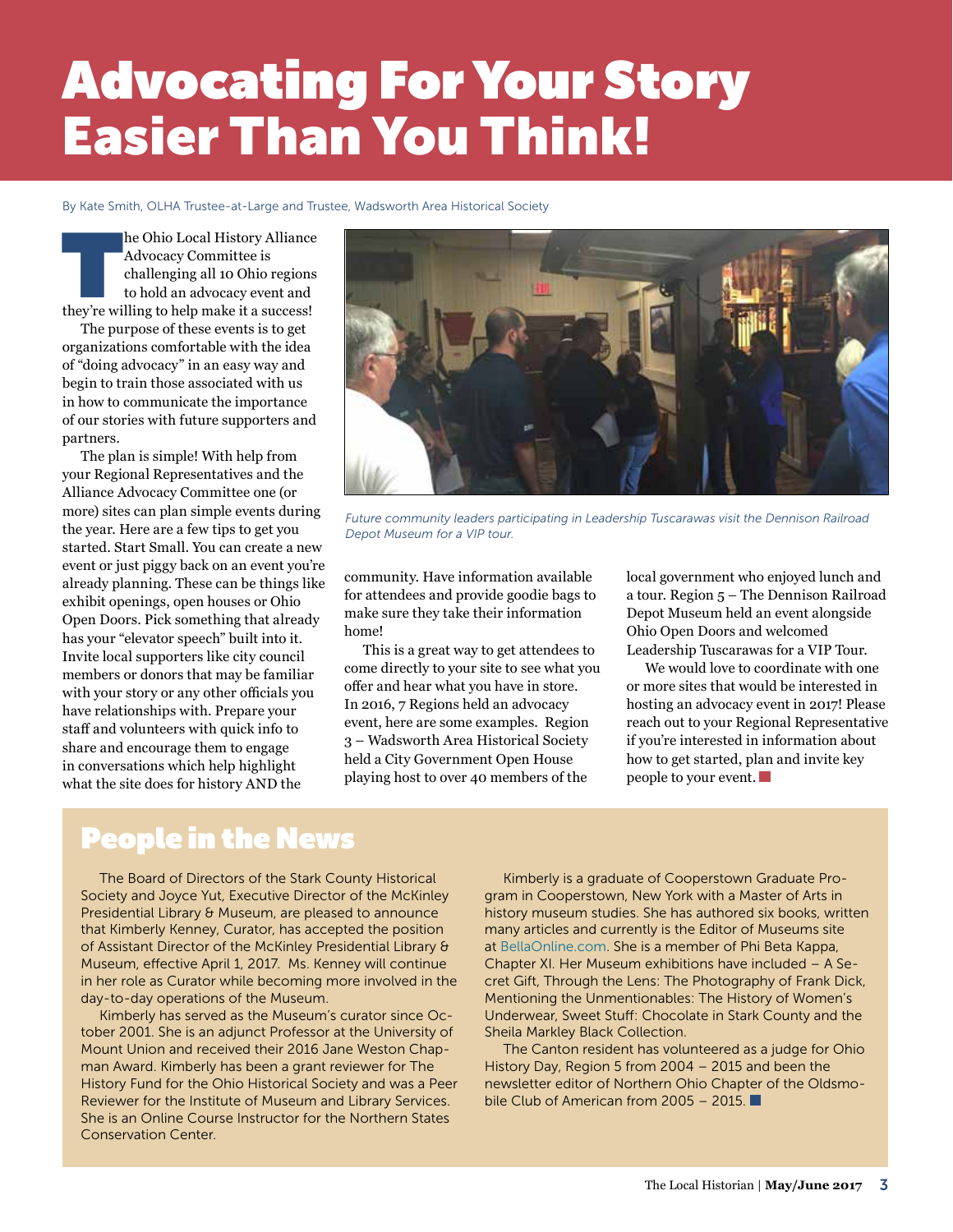# Marketplace Matters

by Andrew Richmond, MA Pres/CEO, Wipiak Appraisals & Consulting

useum professionals are skilled at thinking about<br>objects in multiple dimensions, but rarely consid-<br>ered is an object's monetary value. The market-<br>place, or the trade, is the world in which buying,<br>selling, appraising ha objects in multiple dimensions, but rarely considered is an object's monetary value. The marketplace, or the trade, is the world in which buying, selling, appraising happens; it's place where the commercial value of historical objects is the main focus.

There are so many aspects of good stewardship that it's easy to feel overwhelmed by trying to also remain conversant in the monetary value of historical objects, but it can be a valuable part of effective collections management for several reasons, the most obvious of which is protection. Your collection should be insured. To properly insure anything, you need an appropriate value. In other words, you need an appraisal.

Like "curator," the title "appraiser" gets thrown around freely these days, but just as with a curator, there are qualifications and experiences which it is important for an appraiser to have. "Qualified" means the appraiser you are considering: is compliant with the Uniform Standards of Professional Appraisal Practice; is a member of one of the three primary certifying organizations (International Society of Appraisers, Appraisers Association of America, or American Society of Appraisers, each of which offers extensive training in mechanics and ethics, and require adherence to a set of professional standards); and has relevant experience (you should ask about specific knowledge and expertise as it relates to your collection).

It is also important to consider what type of appraisal is appropriate for your situation. For insurance appraisals, your collection needs a "retail replacement cost" appraisal. This will tell you what you could expect to pay to replace an object if you had to. (An appraiser with the right experience can help assign values even to "priceless" objects.) A "fair market value" appraisal tells what you could realistically expect to sell an object for on the open market. This can be helpful if you are considering deaccessioning and selling non-mission-related objects. This is also what your generous donors need in order to get their tax deductions for anything they have given you. Fair market value appraisals are almost always lower – sometimes considerably lower – than replacement value.

Museum professionals also need to give themselves a crash course in buying and selling in order to be able to represent their institutions in making such decisions. If you ever need or want to purchase anything, you will have to understand value in order to make smart decisions. Even organizations without acquisitions budgets sometimes find themselves in situations where they want to raise money to purchase an object that is important to their mission.

Most buying is done through auctions or dealers. Depending on your acquisition policy, buying at auction can be tricky because auction catalogs typically get published only a few weeks prior to the sale, but auctions also usually offer the best value, so it's worth looking and being prepared to buy. Dealers can be more flexible with a timeline, but you will pay retail prices (usu-



*The parlor at the Sherman House Museum in Lancaster, which is currently the focus of a major cataloguing and appraisal project.*



*A silhouette portrait of Chillicothe attorney Jonathan Woodside (1799- 1845), recently purchased by the Ohio History Connection along with documents related to his time as an ambassador in Europe. Courtesy of the Ohio History Connection.*

ally higher than auction prices). Read descriptions, terms, and conditions carefully. Do not be afraid to ask questions—anyone unwilling to answer questions thoroughly is someone to avoid.

Finally, while discussing deaccessioning remains taboo in some institutions, most museum professionals agree that an actively curated collection is a healthy collection. Deaccessioning objects that have no relevance to your mission can free up overcrowded storage space. Once deaccessioned, those objects can then be sold and the proceeds used to care for your collection or to acquire mission-focused objects.

Selling objects is nearly always done at auction, so you will need to identify an appropriate auction house. Factors to consider are relevant experience, location, size, and cost. You want an auction house that is expert on the object(s) you have and regularly sell items in a price range similar to the value of your potential consignment. You'll want to consider the total cost of selling, which includes your commission, the buyer's premium, insurance, and transportation (which is why location can be a big factor). Be sure to read the

*(continued on page 5)*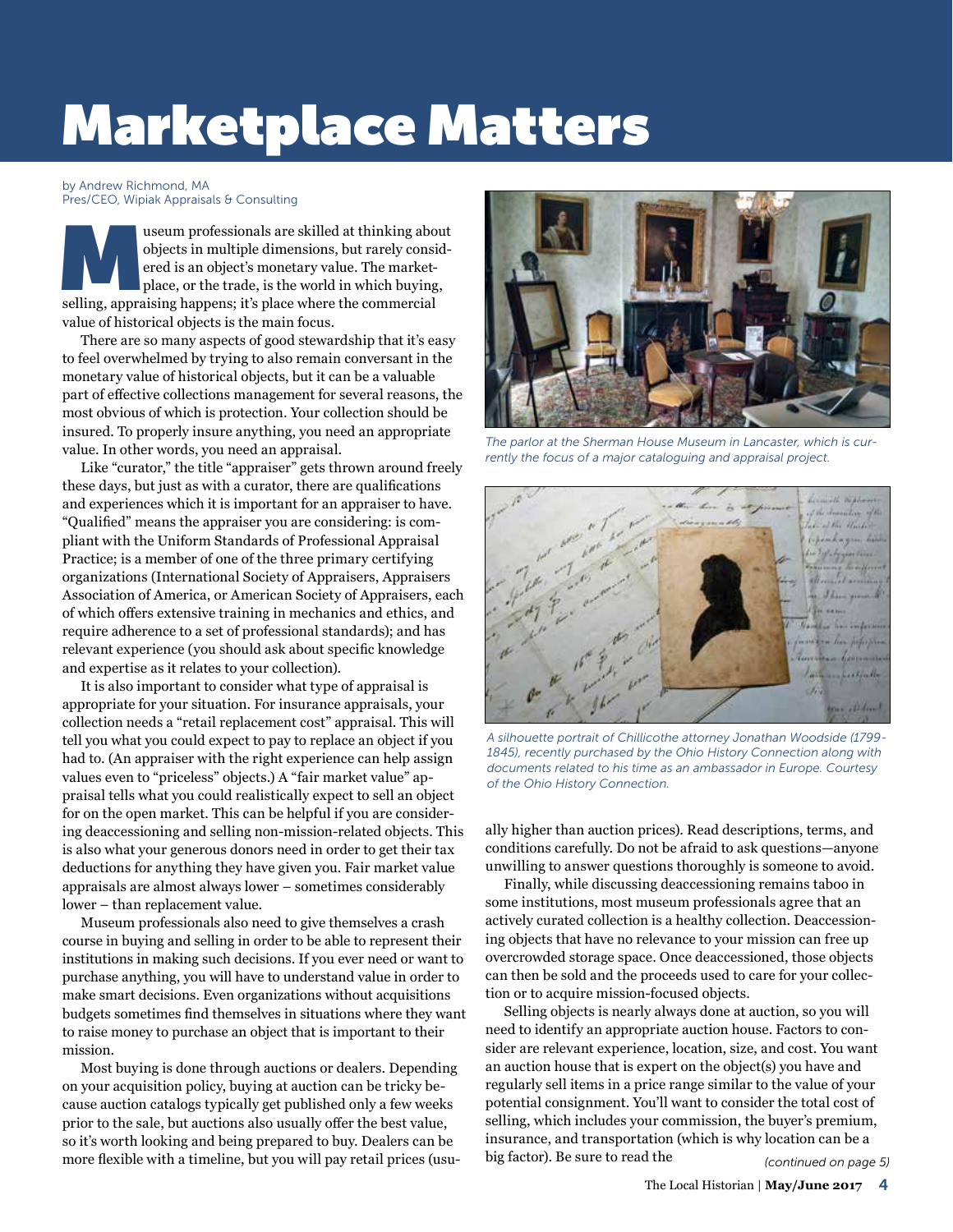consignment contract carefully and ask plenty of questions.

Museums work hard to cultivate collaborative relationships with their communities and with each other. Such relationships with appraisers, dealers, and auctioneers can make the above processes easier to navigate and more effective for your institutional needs. Beyond that, these relationships can benefit your

museum by potentially expanding your expertise (through interaction with specialty experts), grow your donor base (through introductions to collectors who like to be generous), and provide a good resource for your patrons (you probably already get calls about appraisals). In other words, getting to know the marketplace really can matter!

# How Tech Can Make Life Easier at a Small Museum

#### Terrie Puckett, OLHA Region 8 Representative and Director, Grailville

et me start by saying I am NOT<br>a techie. I have a 4-year-old<br>smartphone and currently it<br>has a cracked screen. So don't<br>skip past this article because you aren't et me start by saying I am NOT a techie. I have a 4-year-old smartphone and currently it has a cracked screen. So don't comfortable dealing with technology. In fact, you are just the person who should read further, because I am here to give you some basic information on the kinds of technology that can help you manage your society, organization or site.

Why use technology? Well if you are an all-volunteer organization, or one with very limited staff, you are always trying to do fifty thousand things at once. Wisely chosen technology can help manage day-to-day operations, streamline tasks, save money, and save time.

Sometimes our board members argue against investing in increased tech use because of initial costs. Well the good news is, you have access to many programs and software through TechSoup at greatly reduced costs, plus there is a wealth of free applications. Do not let nominal costs stop you from investing in the future of your organization. In addition, the cost associated with snail mail alone is exorbitant.

You might also hear the argument that "our members are older and do not use technology." The reality is, those folks who do not use ANY electronic communications whatsoever are aging out and you need to start building for the future—even as you tend to this dedicated population. The biggest question we face these days institutionally is "how do we connect with new members/volunteers/ visitors?" The answer is: communicate with them the way they communicate… and that is not through snail mail.

Websites these days are a good way

to share static information, photos, and links to other resources. Key to note: many people access websites on smartphones or tablets instead of desktops, so it is important that your website is mobile-friendly. A lot of smaller organizations have gone completely away from websites in favor of only using Facebook. I recommend keeping simple website set up so important information (hours, address, directions, etc.) is easily available to non-Facebook users. If you choose to keep a website, make sure you review it at least quarterly to keep information fresh, make sure it is easy to read and navigate and do NOT use it as a place for lengthy bits of content.

Websites provide 1-way communication (you to them); Facebook allows for 2-way communication. This creates community beyond your physical structure. Facebook is commonly used today and it is free. Many organizations fall into the trap of using a summer intern or excited volunteer to set up a bunch of social media accounts and get them active but then, alas the interns go back to school or your volunteer goes away. Your audience is fickle, they have limited time, attention and dollars and you will lose any in roads made if you go inactive. So a word of warning: do not go social media crazy. Know your goals, know your target, start small and keep what you have active.

Email is still very useful especially if you use a program like ConstantContact or Mail Chimp. These programs allow you to target your message to specific groups, interface with your database, track response and open rates and even see which links or articles get the most traffic via click through rates. Important to note, often programs like these have

a basic membership level which is free up to a set number of contacts saved.

In addition to communication tools, there are programs to assist in the management of administrative tasks. If you have not invested in an all-inclusive database, I recommend researching whether to add one. This can be a major investment, so be sure to calculate the cost/benefit analysis before jumping in. Many museums use PastPerfect, but there are others available. Having an all-inclusive database enables your organization to tie records together in one place that is searchable and therefore USABLE across many fields. If you invest in a database, make sure you budget for an investment in training too. If you don't know how to use it you have just wasted time and dollars.

I have volunteered with small organizations that still track revenue and expenses in a handwritten ledger. That is fine for small institutions; however, migrating to an accounting software like Quickbooks is advisable. With accounting software you can track how dollars are spent and map revenue streams across time. Trends are important when considering the future health of your institution. It is especially helpful when applying for grants to be able to pull and show historic data. In addition, using software keeps the accounts clear by incorporating explanatory notes and eliminating handwriting errors. These are especially important if your bookkeeper or treasurer changes relatively often.

Ultimately, the technology you incorporate should benefit your organization by saving resources and supporting future growth. Choose wisely, invest in training, and the initial costs will pay off.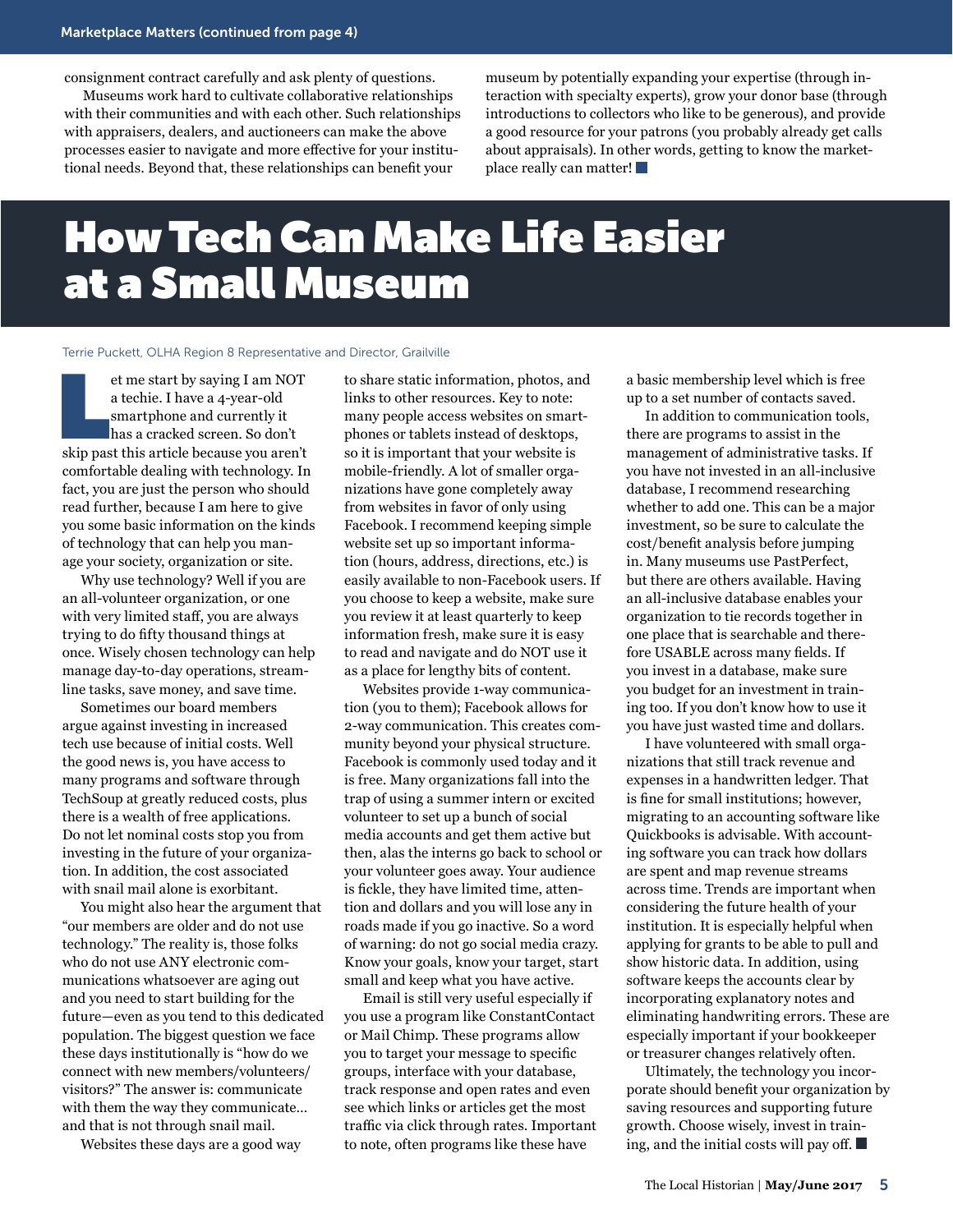# Attracting and Serving Homeschool Audiences

#### Merry Masterson, Assistant Director of Education, Dayton History

The homeschooling community is fast growing, diverse and well networked. As museum professionals seek to grow their audience, it is important to understand this unique group. Prior to Carillon Historical Park's introductio and well networked. As museum professionals seek to grow their audience, it is important to understand this unique group. Prior to Carillon Historical Park's introduction of Homeschool Days, we did not have much in the way of special offerings for homeschooling families. As a museum, we did not effectively communicate with, serve, or strategically plan to improve as a homeschooling destination.

As the local population of homeschoolers began to grow and would increasingly call to inquire about what we offer, we began to notice several of our weaknesses. All of our available workshops were ideally created to serve large public or private schools. The workshop series was designed for groups who brought one age level, attended the workshop for a specific and scheduled period of time, and involved primarily student participation. As you will see, we quickly learned that we needed to tailor our existing programming for homeschoolers and seek to do a better job of knowing and understanding their needs.

Getting to know why an individual would choose to homeschool helped us to realize that there is no such thing as a unified homeschooling audience. It is very much an individualized decision made for varying reasons. However, through research, we were able to establish a few primary reasons individuals in the United States choose to homeschool. These are by no means the only reasons, but merely what we found to be the most prevalent.

The most widespread reason cited was the declining quality of public schools. This included reasons such as; living in districts where schools lack individualized instruction for their students; schools with low academic goalposts; prevalence of school violence, racisms or access to drugs or alcohol; schools with a lack of student-tailored learning plans.

After declining quality, many families cited an objection to public school curriculum on the grounds of religious freedom. This often went hand-in-hand with political motives, including an opposition to state and federal involvement in the schools. Families often expressed an opposition to increased standardized testing as well as a desire to have the freedom to choose field trip destinations, to choose and tailor curriculum for their students, and to make sure tax funding did not limit their student's access to educational resources. Lastly, many families cite public school inability to serve students with learning disabilities or with other disabilities such as auditory, sensory, or developmental. Public schools are not always able to provide Individual learning styles or embrace the different interests, abilities, and challenges of each student.

After developing an understanding of the needs of homeschoolers, it became clear how museums provide a wealth of resources to this unique audience. Museums can not only provide research on almost any subject, but they supply families with a humanities approach to learning and a wealth of facts not readily available in the home. Museums can show the context of how people make history us-



*All images courtesy of Dayton History.*

ing various disciplines to solve problems, get ahead financially, or dream dreams and fly, in poetic or actual terms.

Museums can also create programs that serve students of all ages, include active teacher or chaperone involvement, go above and beyond state or federal educational standards, and make use of sensory learning environments. Museums allow homeschooling families to take students beyond the textbook and back in time with dynamic and creative educational programming. They serve as an excellent supplement to any homeschooling family's curriculum and have everything families need to make their homeschool visit an adventure.

 After establishing why families often make the decision to homeschool and how we can best serve them at our museum, reaching out and finding new ways to better communicate with them is imperative. Just as the reasons to homeschool are unique to each family, so are they ways they communicate.

Reaching out online has and remains an essential tool for communicating with individual homeschoolers and homeschooling organizations.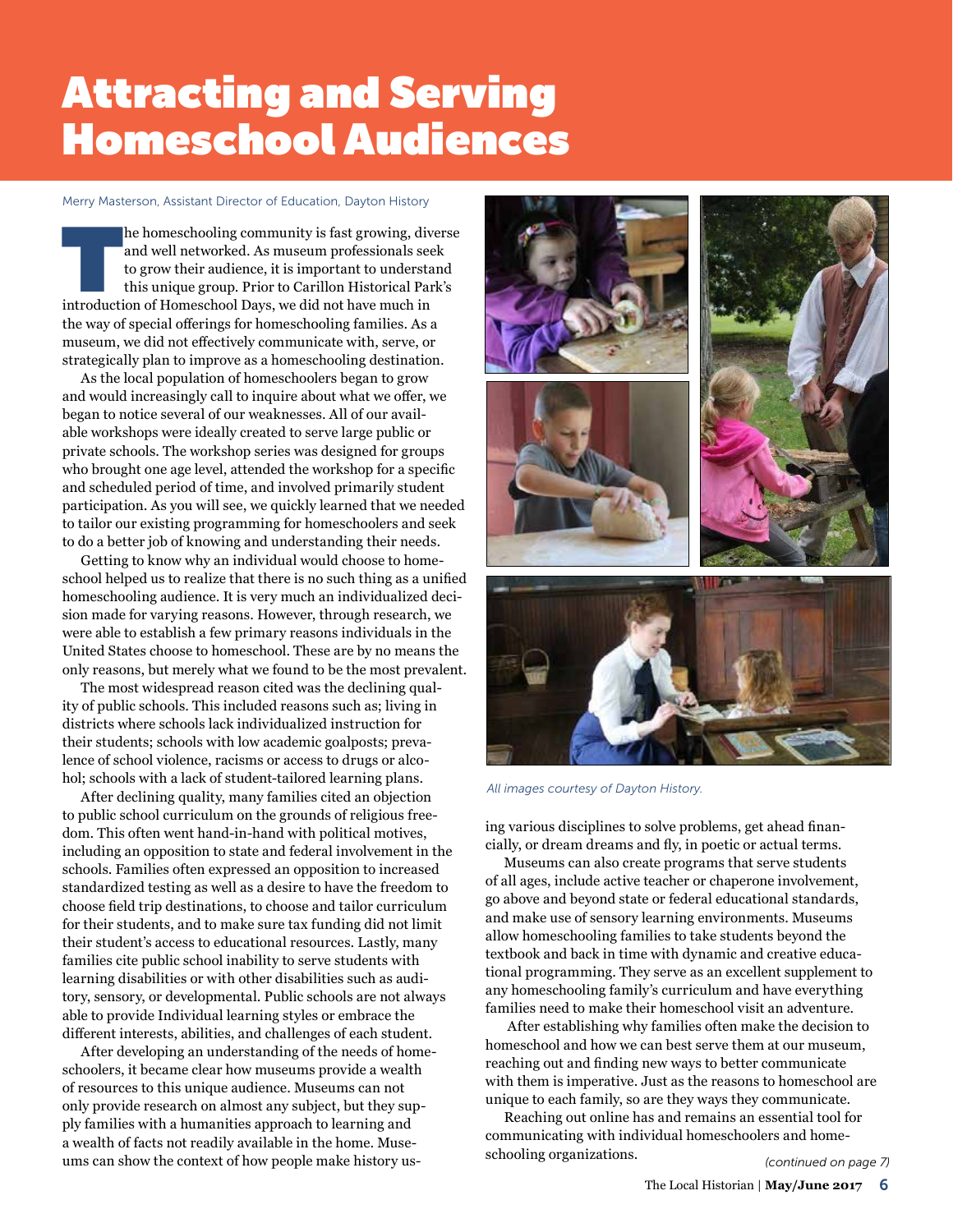Facebook has proven to be one of the strongest most widespread tools. Co-ops, bloggers, and parents reaching out to each other often use Facebook to stay connected. Tapping into one of these existing networks can reach many individuals at once.

Don't forget to include your own website in your efforts. Posting homeschool specific resources and offerings can draw more traffic to your website and allow families to see that you can serve as a great resource. You can also use this as a way to collect e-mails from willing individuals and send them information about future programming.

Though using the internet to reach out has been very successful, the best and most successful tool has been networking within our community, with guests to our museum, local churches, schools, Co-ops, and special needs organizations. These groups and individuals can help spread the word and provide invaluable information about your organization. Always remember that homeschoolers are well-networked and reaching out to a few can help open the door to many.

As museums strategically plan for their future, the homeschooling audience is continually growing. Museum educators should look to other organizations with strong homeschooling programs and seek to find what fits well within their institution, be flexible, and formulate new ways to serve this audience.



*All images courtesy of Dayton History.*

# ANNOUNCEMENTS

# On the Web

# Preservation Self-Assessment Program

**[psap.library.illinois.edu/](https://psap.library.illinois.edu/   )**

The Preservation Self-Assessment Program (PSAP) is a free online tool from the University of Illinois at Urbana-Champaign. It helps collection managers prioritize efforts to improve conditions of collections. Through guided evaluation of materials, storage/exhibit environments, and institutional policies, the PSAP produces reports on the factors that impact the health of cultural heritage materials, and defines the points from which to begin care.

# 2017 State Historic Preservation Office Awards

Do you know of a great rehabilitation project? A special person or group who should be recognized for a significant preservation effort? An effective program, event or campaign that increased awareness of historic preservation?

Each year, the Ohio History Connection's State Historic Preservation Office recognizes achievements in historic preservation by presenting awards in two categories: Public Education and Awareness, and Preservation Merit. People, organizations, businesses and public agencies are eligible for the awards.

Anyone may submit a nomination for the awards. Nominations must be postmarked by June 1. A selection committee comprising members of the governor-appointed Ohio Historic Site Preservation Advisory Board and State Historic Preservation Office staff will choose recipients in each category. Awards will be presented at the State Historic Preservation Office Awards luncheon in the fall.

For a nomination form, visit our website at [www.ohiohistory.org/](https://www.ohiohistory.org/preserve/state-historic-preservation-office/hpawards) [preserve/state-historic-preservation-office/hpawards](https://www.ohiohistory.org/preserve/state-historic-preservation-office/hpawards) , call 614.298.2000 or write to: State Historic Preservation Office Awards, Ohio History Connection, 800 E. 17th Ave., Columbus, OH 43211-2474.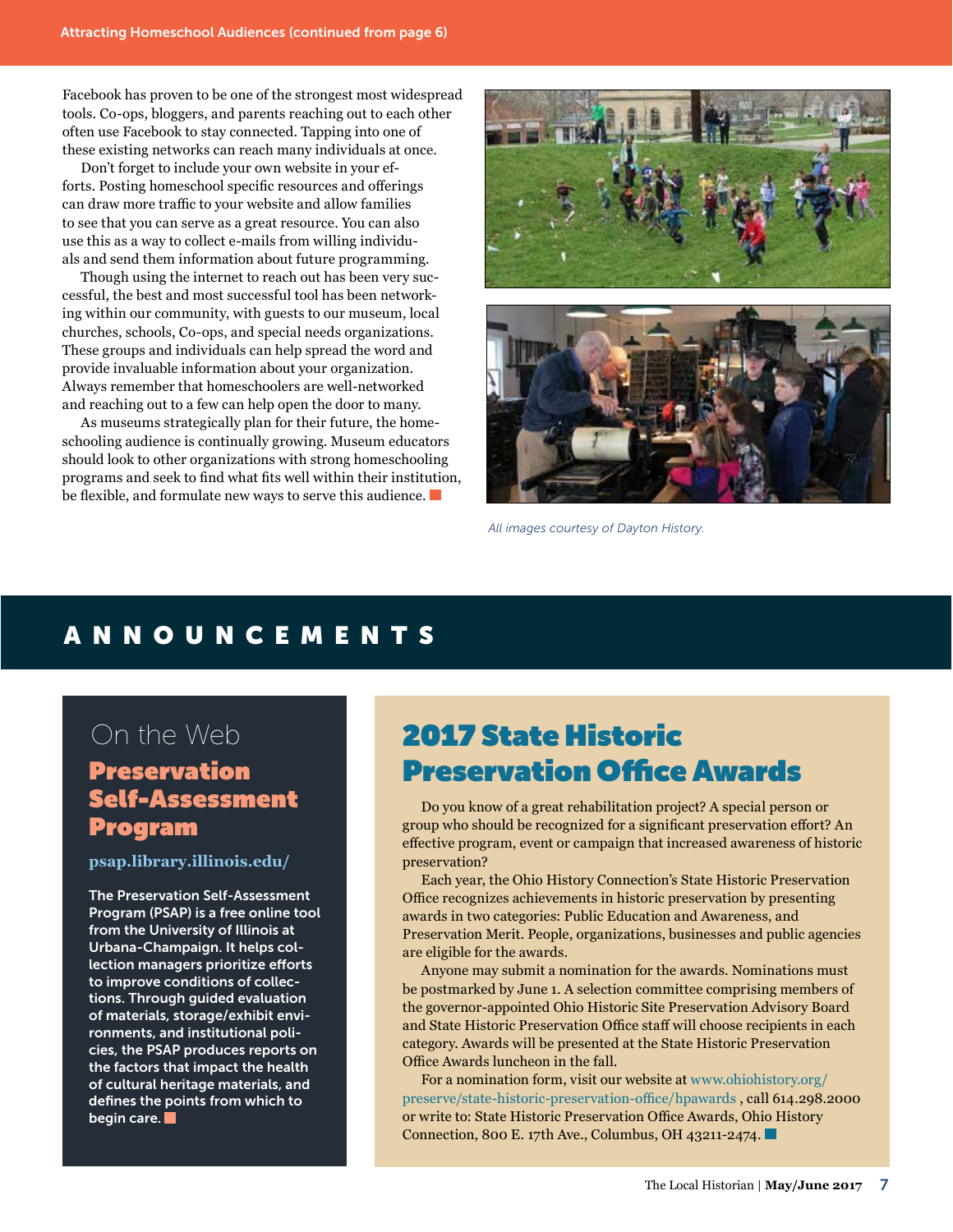# Upcoming webinars from AASLH

# Creating 21st Century Digital Collections

### *May 16 / \$40 - \$65*

Join Kristen Gwinn-Becker, as she discusses strategizing, creating or updating, engaging, and sustaining modern digital collections. She will walk through the six areas outlined below, showing examples for each section. Participants may send an email in advance that contains a link to their digital collections and the top three questions they would like answered about their current situation or a future initiative.

## Planning for Marketing at Museums & Historic Sites

## *May 23 @ 3:00 pm - 4:15 pm / \$40- \$65*

Marketing is crucial for small museums and historic sites, but where do you begin? In this webinar, AASLH's Hannah Hethmon will teach you, step by step, how to create a marketing plan tailored to your organization's unique needs. A good marketing plan can help you more effectively allocated time and money, get approval for a marketing budget, keep you focused on high-priority goals, and ensure that your marketing objectives and methods are supporting your institutional mission.

# Webinar: How to Stop Worrying and Embrace Fundraising

### *May 25 / \$40 - \$65*

Fundraising is critical to nonprofit work, but it isn't exclusively reserved for executive directors, development staff, and board committees. This discussion will demystify fundraising and explore how staff and volunteers at organizations of all sizes can advance their mission with better understanding of the fund development process.

## Facebook for Museums & Historic Sites

*June 13 @ 3:00 pm - 4:15 pm / \$40 - \$65* Facebook is used by over 100 million adult Americans every day and is the most popular social networking site in the US and the world. It's important that museums and historic sites know how to effectively use this platform to increase awareness of their institution, further their mission, engage their audience online, and inspire new and existing audiences to visit. Join AASLH's Hannah Hethmon for an in-depth look at Facebook for museums and historic sites.

## Twitter for Museums & Historic Sites

*July 11 @ 3:00 pm - 4:15 pm / \$40 - \$65* Today, Twitter is often the first place news breaks, the best way for strangers all over the world to discuss a similar interest, a direct connection to celebrities and politicians, and many more applications. How does your organization fit into the pictures? When used effectively, museums and historic sites can use Twitter to increase awareness of their institution, further their mission, engage their audience online, and inspire new and existing audiences to visit.

## Instagram for Museums and Historic Sites

*July 25 @ 3:00 pm - 4:15 pm / \$40 - \$65* Instagram is a growing image-sharing platform where younger audiences (and older ones too) share everything from casual snapshots to professional photography and art. Increasingly, Instagram connects artists, photographers, and influences around shared locations, interests, and hobbies. Museums and historic sites are well-positioned to use Instagram to increase awareness of their institution, further their mission, engage their audience online, and inspire new and existing audiences to visit. In this webinar, AASLH's Hannah Hethmon will give an in-depth lesson on Instagramming for museums.

Register for all at *[learn.aaslh.org](http://learn.aaslh.org)*

# Join us for MLX: Museum Leadership Exchange



In an effort to connect and exchange ideas with fellow museum leaders, the Dennison Railroad Depot Museum created the Museum Leadership Exchange. The group meets quarterly, and held their first meeting at the Dennison Depot in January, and their second meeting in April at Historic Zoar Village. The next meeting will be July 24 at the Hower House in Akron, followed by meetings October 18 at the McKinley

Museum and Jan 9 at the Warther Museums. Any museum professional is invited to attend.

At each meeting, participants share site updates and also break into groups such as museum directors, curators/registrars/archivists, gift Shop/front Lines, events/marketing and education. A topic is tackled, such as the recent topic of building capacity with current resources. Top ideas are shared back to the group at large. At April's meeting, museum leaders who had attended the Ohio Museum Association Conference, also shared their top takeaways.

Tammi Mackey-Shrum, director of Historic Zoar Village who hosted the last MLX meeting, shared "Although we see our museum peers at OLHA Regional Meetings and Annual Meetings, this is a great way to connect with our colleagues regionally."

MLX also has a facebook page: Museum Leadership Exchange, where ideas can also be shared. For more information, contact Wendy Zucal, Dennison Depot Director at [director@dennisondepot.org](mailto:director@dennisondepot.org).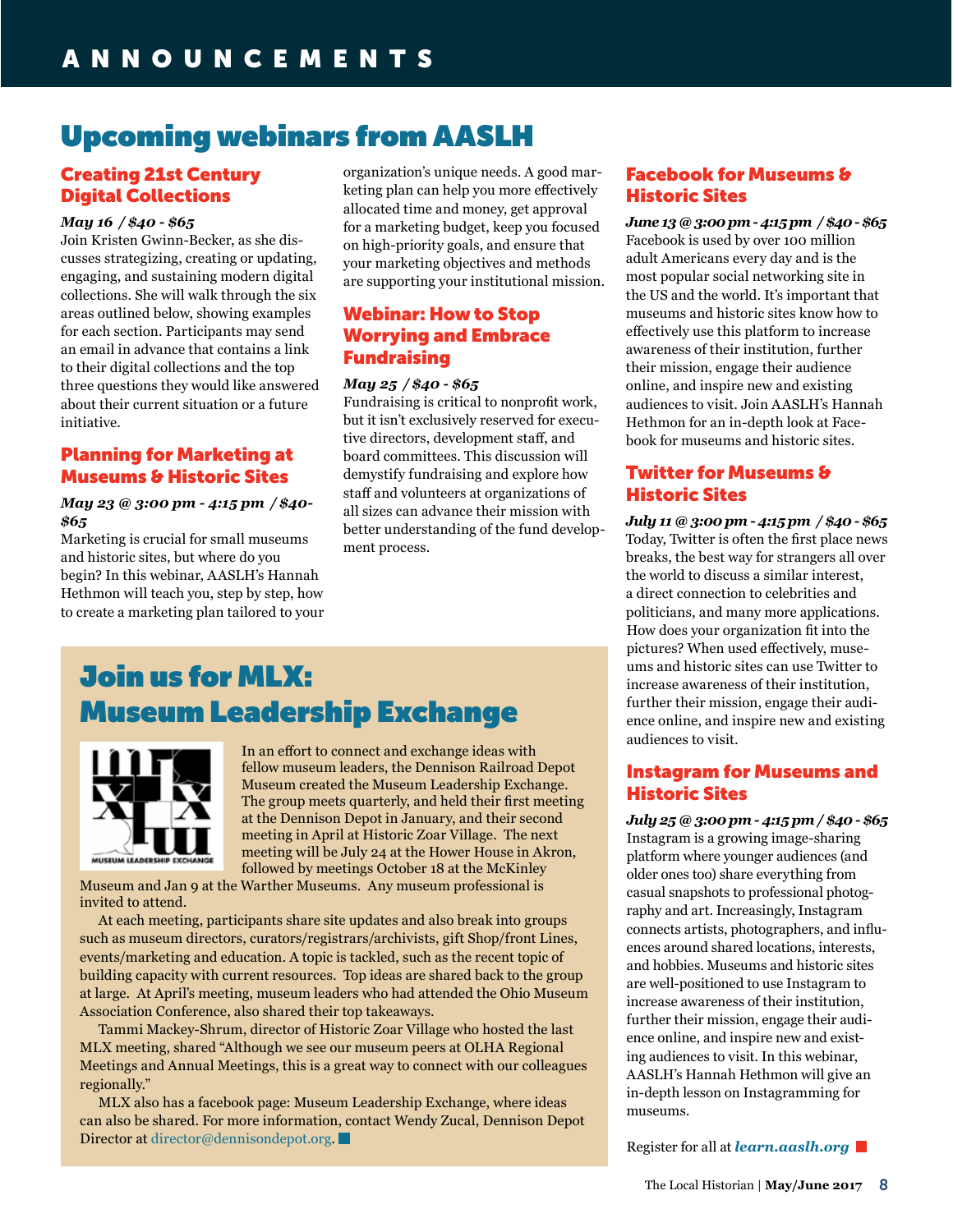# Appalachian Regional Heritage Stewardship Program Upcoming Events

The Conservation Center for Art & Historic Artifacts (CCAHA) has launched a regional heritage stewardship program with funding from the National Endowment for the Humanities



(NEH). The Regional Heritage Stewardship Program will include in-person workshops, webinars, preservation needs assessments, and a final conference intended to foster networking, resource sharing, and sustainability. A program kick-off webinar will be held on Wednesday, May 17th. Click here to register for the introductory webinar: [events.r20.constantcontact.com/register/event?oeidk=a07ee081wzlc5a41480&llr](http://events.r20.constantcontact.com/register/event?oeidk=a07ee081wzlc5a41480&llr=ys9myawab) [=ys9myawab](http://events.r20.constantcontact.com/register/event?oeidk=a07ee081wzlc5a41480&llr=ys9myawab)

# On-Site workshops have been scheduled!

Look for more registration information as it becomes available on the CCHA program calendar at [www.ccaha.org/education/program](http://www.ccaha.org/education/program-calendar)-calendar

 **Southeast Ohio History Center, Athens, OH June 22 and 23 Hazard Community & Technical College Hazard, KY, June 27 and 28**

*Here are the descriptions of the workshops:*

## Day 1: Preservation Best Practices and Conducting a Preservation Needs Assessment

This program will provide participants with an overview of preservation standards collections care and management including basic benchmarking, facilities concerns, collections storage, and agents of deterioration.

In the afternoon participants will learn the components of a comprehensive preservation needs assessment and receive guidance on conducting self-assessments.

## Day 2: Fundraising for Collections Care and Artifact Handling and Housing

Through thoughtful planning and effective grant writing, your organization can be competitive in the race for public and private funding to preserve cultural collections. This workshop will examine the planning process that funders want to see in place and the elements of a successful grant proposal.

In the afternoon participants will learn about safe handling and housing techniques for both flat and three dimensional objects. Discussion will include how to prepare work areas, best practices for moving various types of artifacts, and identifying potential conservation concerns before handling.

Participants can choose to register for either day as a one-off at \$30 apiece, or both days for \$50.

Sign up for updates about the Regional Heritage Stewardship Program at [www.ccaha.org/projects/regional](http://www.ccaha.org/projects/regional-stewardship)-stewardship

# Keeping History Alive: Society of Ohio Archivists Annual Meeting

### Still time to register!

All are invited to this year's Spring Conference on Friday, May 19, 2017, at the Quest Conference Center in Columbus—located in the Polaris region. This meeting's sessions come in a mix of formats and topics include collaborations for exhibits, merging departments, digital preservation, ethics in historical medical records, digitization projects based in the community, accessibility guidelines, exploring options for naming rights and sponsorships, preservation, and digital collections analytics. New this year is the world café session where presentation areas will be available for attendees to visit, with an emphasis on interaction at each. Its topics are social media and the researcher's view, along with assessment of regional archival associations, and linked open data.

Fees for the meeting are tiered: preregistration (May 2–May 13) \$50/\$70/\$35; and onsite registration \$60/\$80/\$40. Included are a continental breakfast, lunch, and snacks. Due to catering restrictions, lunch cannot be guaranteed for those who register onsite. To register and see the complete program and session descriptions, please visit the meeting website at [www.ohioarchivists.org/an](http://www.ohioarchivists.org/annual_conference)nual conference.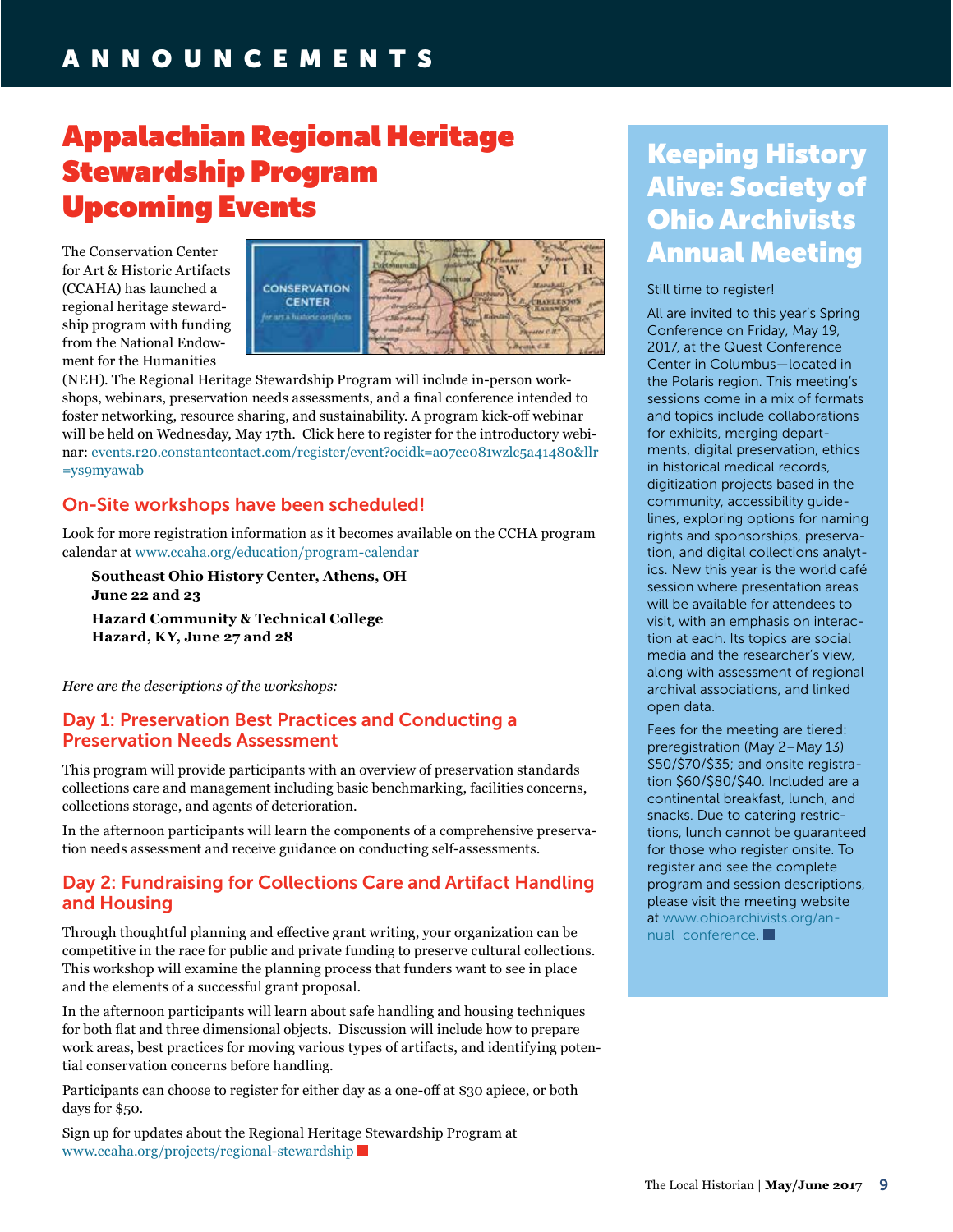# MEMBERS

List as of January 17, 2017

## Welcome New Members of the Ohio Local History Alliance

Joined between March 3 and April 18, 2017

#### ORGANIZATIONS

Croatian Heritage Museum & Library, *Eastlake* Historic Dreamsville Association, *Dennison* Historic Schoenbrunn Village, *New Philadelphia*

Old Fort Steuben Project, Inc, *Steubenville* Urichsville Clay Museum, *Dennison*

## Thank You, Renewing Members

Joined between March 3 and April 18, 2017

INDIVIDUALS

Richard D. Kudner, *Perrysburg*

#### ORGANIZATIONS

Austintown Historical Society, *Austintown*

Baltic-Area Historical Society, *Baltic*

Brewster-Sugarcreek Township Historical Society, *Brewster*

Canfield Heritage Foundation, *Canfield*

Cleveland Grays Armory Museum, *Cleveland*

*Defiance County Historic*al Society, *Defiance*

Delhi Historical Society, *Cincinnati*

Delphos Canal Commission, *Delphos*

Dublin Historical Society, *Dublin*

Four Corners Historical Cooperative, Inc., *Grelton*

Friends of Kennedy Stone House, *Blue Rock*

Harveysburg Community

Historical Society, *Harveysburg*

Henry County Historical Society, *Napoleon*

Hilliard Ohio Historical Society, *Hilliard*

Hocking County Historical Society, *Logan*

Lorain County Historical Society, *Elyria*

Maple Heights Historical Society, *Bedford*

Maumee Valley Heritage Corridor Inc, *Toledo*

Historical Society, *Pomeroy* Morgan Township Historical Society, *Shandon* Nancy Gillahan, *Middleburg Heights* National Cambridge Collectors, *Cambridge*

Meigs County Pioneer &

National McKinley Birthplace Memorial Association, *Niles*

New Washington Historical Society, *New Washington* Niles Historical Society, *Niles*

Ohio Historic Bridge Association, *Columbus*

Peninsula Foundation, *Peninsula* Perry History Club, Inc., *Massillon* Plain Township Historical Society,

*Canton* Reading Historical Society,

*Reading*

Risingsun Area Historical Society, *Fostoria*

Sandusky County Historical Society, *Fremont*

Toledo History Museum, Inc., *Toledo*

Tuscarawas County Historical Society, *New Philadelphia*

Union County Historical Society, *Marysville*

Wadsworth Area Historical Society, *Wadsworth* Whitehall Historical Society,

*Whitehall*

# ANNOUNCEMENTS

# Register now for Ohio Preservation Council Special Collections Conservation Care class



Registration is now open for the Ohio Preservation Council (OPC) Special Collections Conservation Care class. The class will take place at the State Library of Ohio, June 15, 2017 from 9:30 am -12:30 pm. Attendance at the class is a pre-requisite for institutions interested in applying for

an LSTA Conservation grant. Attendees will leave with an understanding of the criteria for selecting materials for conservation/preservation, basic evaluation considerations, how to find and work with a conservator, contracts and insurance and treatment documentation. The class will include a demonstration and discussion of why some objects are good candidates for conservation treatment.

The final portion of the class will be a discussion by State Library LSTA staff on how to write a successful conservation proposal. All attending institutions are eligible to apply for up to \$4,999 for their conservation project.

To register: [ceohio.evanced.info/signup/calendar](http://ceohio.evanced.info/signup/calendar)

The State Library of Ohio in partnership with the Ohio Preservation Council is pleased to provide LSTA funds for libraries to conserve a single item or preserve a small discrete group of items within their collections. Up to 20 institutions may participate and all 20 institutions that attend the class will have the opportunity to receive funds. This is not a competitive grant between the participating institutions. Three individuals from each institution may attend the class, but only one grant will be awarded per institution. The class is on a first come first serve basis and will fill up quickly, if it is anything like last year.

- *Registration for the class closes at 5 PM on May 31, 2017 or when the class is full.*
- *The class will be from 9:30-12:30 PM at the State Library of Ohio on June 15, 2017.*
- *Grant applications are due on August 25, 2017.*
- *Grant projects will start on November 1, 2017 and must be completed by September 30, 2018.*

Additional grant application materials and details can be found on the State Library's website at [library.ohio.gov/](https://library.ohio.gov/services-for-libraries/lsta-grants/) [services-for-libraries/lsta-](https://library.ohio.gov/services-for-libraries/lsta-grants/)grants/

Questions? For LSTA questions contact Missy Lodge [mlodge@library.ohio.gov](mailto:mlodge@library.ohio.gov)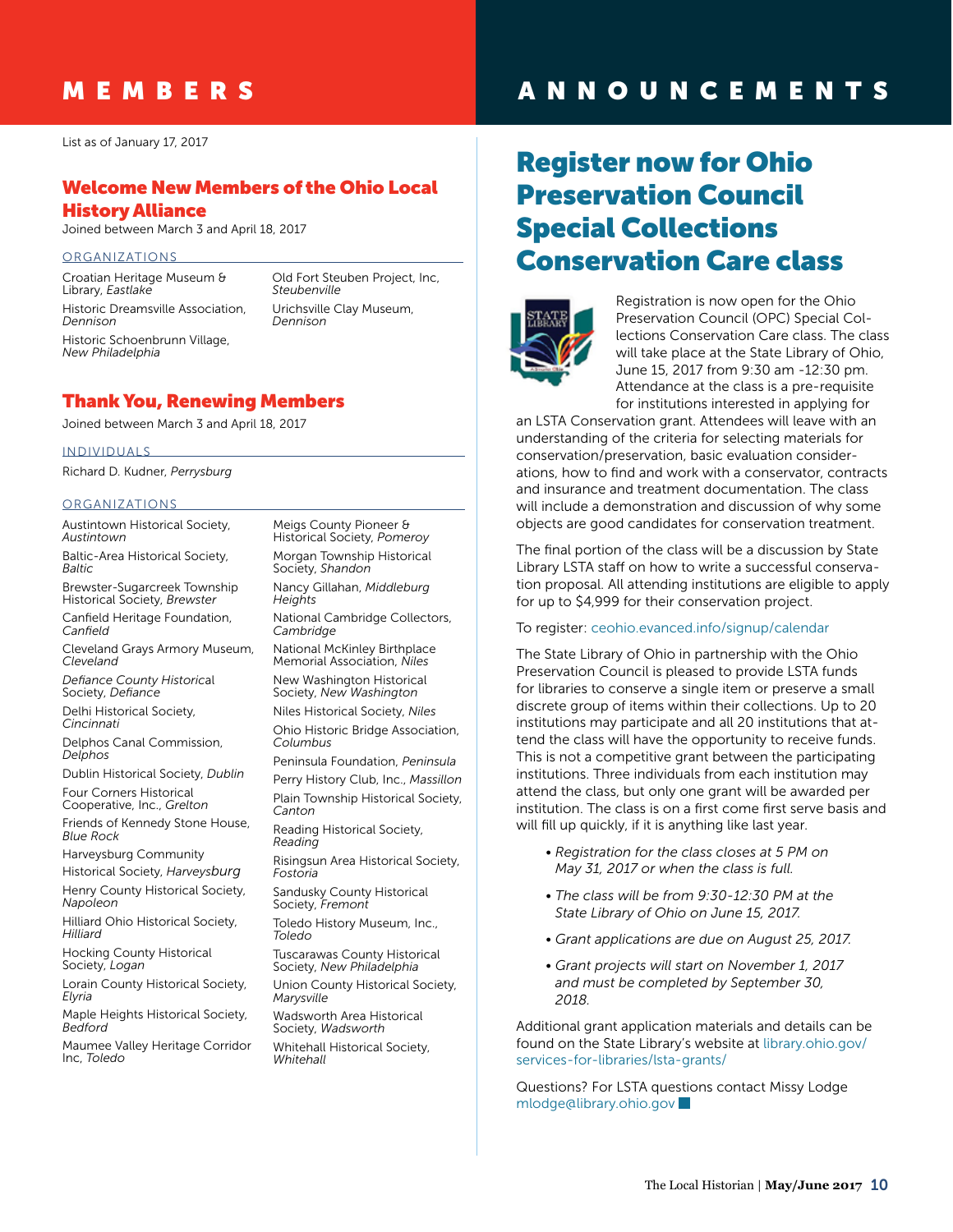# CALENDAR

# Join Ohio Humanities for the 19th annual tour of Ohio Chautauqua!

 An exciting mixture of education and entertainment, Ohio Chautauqua will travel to four historic communities across the state this summer. This summer, Ohio Chautauqua will explore The Natural World.

The program showcases historical figures who present diverse perspectives on the natural world, including: Marie Skłodowska Curie; Chief Cornstalk; Mary Wollstonecraft Shelley; and Dian Fossey.

The 2017 tour begins in the village of Burton (June 6-10). Burton was founded in 1798 and is Geauga County's oldest settlement. Like many other early settlements in the Connecticut Western Reserve, Burton has a town square patterned after the village greens of New England. Historic homes and civic buildings surround the square. The village is home to Century Village Museum, an authentic representation of a Western Reserve Village from 1798 to the end of the 19th century.

Follow the program to the village of Clifton (June 13-17), which straddles the county line between Clark and Greene Counties. Clifton was a hub for early Ohio industry and travel. The natural geography of the area provided ideal conditions for the establishment of a variety of mills. Clifton was the site of a woolen mill that furnished material for the American army during the War of 1812; Davis Mill, established 1802 and in operation today as Clifton Mill, produced meal and flour for Civil War troops. A major stop on the stagecoach trail, The Accommodation Line, which ran from Springfield to Cincinnati from 1827 to 1840, the village bustled with the commotion of travelers.

Ohio Chautauqua is a community tradition in Warren, the third site for the tour (June 20-24). Warren first welcomed Ohio Chautauqua in 2004, and has hosted the event regularly since then in its beautiful downtown park, which is adjacent to its historic town square. The county seat of Trumbull County, Warren was founded in 1798 as part of the Connecticut Western Reserve. Many examples of late 19th– and early 20th-century architectural styles still stand in downtown Warren, including the Trumbull County Courthouse and the Trumbull County Carnegie Law Library, in addition to office buildings, banks, stores, and homes surrounding the Courthouse Square area.

The tour concludes in Milan (June 27-July 1). Part of the Firelands region of the Connecticut Western Reserve, Milan village was platted by in 1817 on the site of a previously abandoned a Moravian Indian mission village. The birthplace of the famous inventor Thomas Alva Edison, Milan boasts a history rich in progress and creativity. The New England-style village near Lake Erie has a bustling town square, historical museums, and distinctive architecture. The village sits on the county line between Erie and Huron Counties.



#### MAY 13:

Pre-registration deadline for Society of Ohio Archivists Conference. Register at [www.](http://www.ohioarchivists.org/annual_conference) [ohioarchivists.org/annual\\_conference](http://www.ohioarchivists.org/annual_conference)

## MAY 16:

AASLH webinar: Creating 21st Century Digital Collections. For more information, see page 8.

#### MAY 19:

Society of Ohio Archivists Conference. On-site registration is available. For more information, see page 8.

#### MAY 23:

AASLH webinar Planning for Marketing at Museums & Historic Sites. For more information, see page 8.

### MAY 25:

AASLH webinar How to Stop Worrying and Embrace Fundraising. For more information, see page 8.

#### JUNE 1:

State Historic Preservation Office Awards due. For more information, see page 7.

### JUNE 13:

AASLH webinar Facebook for Museums & Historic Sites. For more information, see page 8.

#### JUNE 15:

Ohio Preservation Council Collections Conservation Care class. For more information, see page 10.

#### JUNE 22-23:

Regional Heritage Stewardship Workshop at Southeast Ohio History Center, Athens, OH. For more information, see page 9.

#### JUNE 27-28:

Regional Heritage Stewardship Workshop at Hazard Community & Technical College, Hazard, KY. For more information, see page 9.

#### JULY 11:

AASLH webinar Twitter for Museums & Historic Sites. For more information, see page 8.

#### JULY 24:

Next meeting of the Museum Leadership Exchange. For more information, see page 8.

#### JULY 25:

AASLH webinar Instagram for Museums and Historic Sites. For more information, see page 8.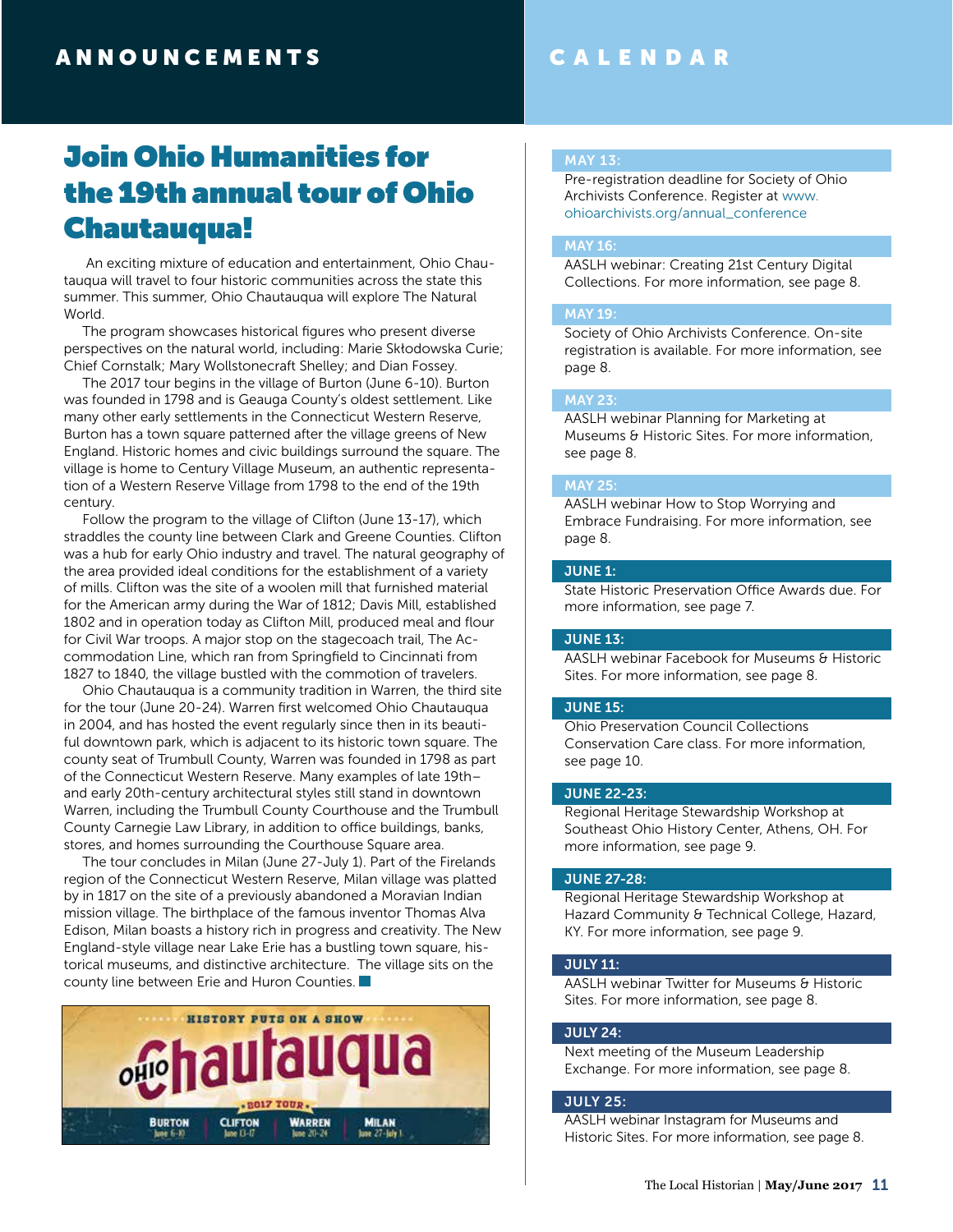# Region 1

Allen, Defiance, Fulton, Hancock, Hardin, Henry, Lucas, Putnam, Van Wert, Williams, and Wood Counties

The Museum of Postal History announces the unveiling of their newest exhibits: The Philatelic Aspects of the Holocaust and World War II to coincide with Holocaust Remembrance Day on April 23, 2017 at 1 PM. A Short Ceremony will include the dedication by Rabbi Yossi Zylberberg, the son of Holocaust Survivors, who serves as the Rabbi of Temple Beth Israel Shaare Zedek of Lima Ohio. Additional activities will honor our mural artist Diane Bendele, Dr. & Mrs. Wells who provided us with the "Dear Cousin" exhibit, the Cohen Foundation, the Dienstberger Foundation and the Allen County Convention and Visitors' Bureau who assisted with funding for the exhibit. Rabbi will also lead a Holocaust Remembrance Sabbath Service on Friday evening April 21, 2017 at 8 PM at the Temple located at the corner of Lakewood and Glenwood in Lima Ohio. There will be a reception following the service on Friday evening and after the dedication ceremony on Sunday.

# Region 2

Ashland, Crawford, Erie, Huron, Marion, Morrow, Ottawa, Richland, Sandusky, Seneca, and Wyandot Counties

# Region 3

Cuyahoga, Lake, Lorain, Medina, and Summit Counties

# Region 4

Ashtabula, Geauga, Mahoning, Portage, and Trumbull Counties

# Region 5

Carroll, Columbiana, Harrison, Holmes, Jefferson, Stark, Tuscarawas, and Wayne Counties

On October 23, the Alliance Historical Society dedicated their new Mini Museum. The Museum was created from the garage on the Mabel Hartzell Historical Home property. The impetus behind the project was to create a climate-controlled and safe home for the Society's one-of-akind 1910 Alliance Car. With the renovated garage space, the Society also has dedicated space for displays of historical

items pertaining to the history of Alliance including a cement Moose Lodge head, a Buckeye Jack, Morgan Engineering models, and Alliance City Band equipment.

The Dennison Railroad Depot Museum, Historic Schoenbrunn Village and the Uhrichsville Clay Museum seek interns for the summer. The program sponsored by local donors and Claymont High School welcomes Juniors/Seniors in High School and in College for ten weeks in the summer. Students interested in history, business, marketing, education and more are all welcome! Contact [director@den](mailto:director@dennisondepot.org)[nisondepot.org](mailto:director@dennisondepot.org) for details.

# Region 6

Delaware, Fairfield, Fayette, Franklin, Knox, Licking, Madison, Perry, Pickaway, and Union Counties

# Region 7

Auglaize, Champaign, Clark, Darke, Greene, Logan, Mercer, Miami, Montgomery, Preble, and Shelby Counties

# Region 8

Adams, Brown, Butler, Clermont, Clinton, Hamilton, Highland, and Warren Counties

The Clinton County History Center's new exhibit, "Here Come the Brides," opened March 1st. It features 40 wedding dresses reflecting 160 years of wedding attire. For more information contact Kay Fisher at 937 382-4684 or visit their website [www.clinton](http://www.clintoncountyhistory.org)[countyhistory.org](http://www.clintoncountyhistory.org)



One dress in the exhibit

is Dorothy Mason's dress when she married C. R. Kirk on June 26, 1937.

The Quaker Heritage Center of Wilmington College recently received the Basic/Bronze level certificates for two sections of StEPs with AASLH: Stewardship of Collections and Audience. The QHC is the first museum or history center in Southwest Ohio to receive the certification.

# Region 9

Athens, Gallia, Hocking, Jackson, Lawrence, Meigs, Pike, Ross, Scioto, and Vinton Counties

# Region 10

Belmont, Coshocton, Guernsey, Monroe, Morgan, Muskingum, Noble, and Washington Counties

A new scholarship at Ohio University Zanesville will honor Associate Professor Emeritus of History Michael J. Kline. Mike was the first full-time faculty member at OUZ and served the campus and its students for over four decades before his retirement in 2007. During his tenure at OUZ, Mike taught thousands of students and displayed a meticulous commitment to student mentoring. In the community, he is well-known for his engagement with local organizations which he has served in various capacities, including as a trustee of Muskingum County History, and as a regular speaker for historical society and Civil War Roundtable programs.

Food, fun, and local history are featured in a new program series at the Castle in Marietta. On May 8th guests enjoyed a meal from the 1950s prepared from the "Favorite Recipes" cookbook published by the Norwood Methodist Church in 1959. During their 3-course meal diners learned about Marietta in the 1950s, individuals who contributed recipes for the cook book, and what went in to making the authentic '50s meal possible. The series continues on September 18th with a meal inspired by President Taft's 1910 visit to the city. Check out the Castle's Facebook page or website for more information.

### In 100 words or less, do you have outstanding news to share about your organization?

Please email it to your regional representative for the next issue of *The Local Historian*.

Contact information for the representatives in your region is on page 2 of this issue. Of course, you are welcome to forward your news directly to the editor of *The Local Historian* at ehedler[@ohiohistory.](mailto:ehedler%40ohiohistory.org?subject=) [org.](mailto:ehedler%40ohiohistory.org?subject=) Rather than serving as a calendar of events, items for "News from the Regions" are chosen to inspire, connect, and educate the Alliance's members all over Ohio and celebrate notable and imitation-worthy accomplishments of Alliance members.